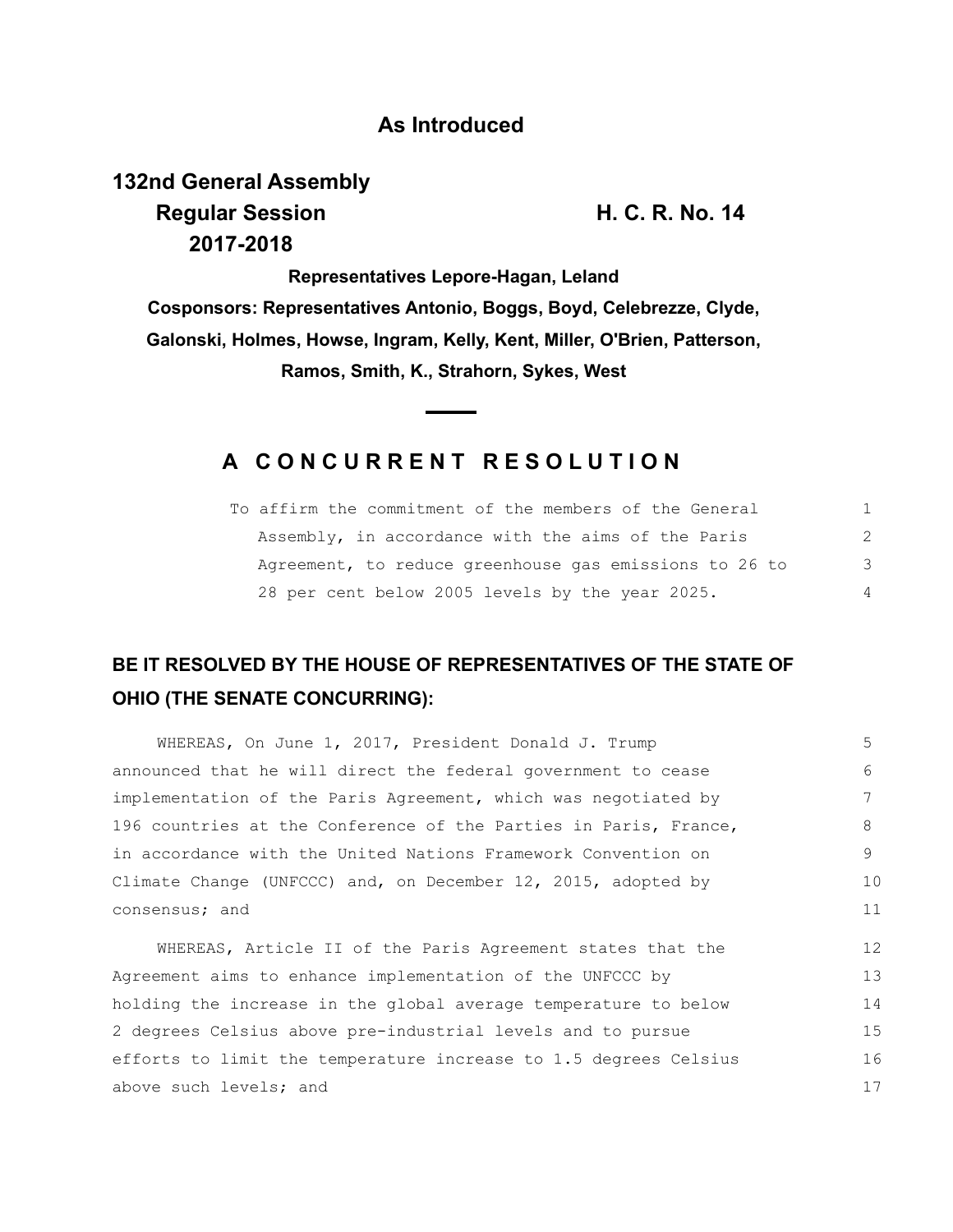#### **H. C. R. No. 14** Page 2 **As Introduced**

WHEREAS, In 2014, the United States and China released a joint announcement on climate change indicating that the United States' stated intention is to reduce greenhouse gas emissions by 26 to 28 percent below 2005 levels by the year 2025; and

WHEREAS, The target set by the United States in 2014 in the 2014 Inventory of United States Greenhouse Gas Emissions and Sinks includes reductions in emissions of carbon dioxide (CO2), methane (CH4), nitrous oxide (N2O), perfluorocarbons (PFCs), hydrofluorocarbons (HFCs), sulfur hexafluoride (SF6), and nitrogen trifluoride (NF3); and

WHEREAS, An overwhelming majority of scientists agree that climate change is incontrovertible, continuously occurring, and caused primarily by human activity; and

WHEREAS, Governor Kasich has stated that the effects of climate change are a pressing matter, and that, by withdrawing from the Paris Agreement, the administration of President Donald J. Trump has forgone an opportunity to both expand U.S. leadership in clean energy technology and to create high-paying American jobs; and

WHEREAS, Efforts to combat climate change will act as a catalyst for new sustainable economic growth and will not hinder economic prosperity; and

WHEREAS, Increased energy efficiency and reducing greenhouse gas emissions will support energy affordability for all Ohioans, thus creating healthier communities for current and future generations; now therefore be it

RESOLVED, That we, the members of the 132nd General Assembly of the State of Ohio, hereby affirm our commitment to achieving the aims of the Paris Agreement, including the target of reducing greenhouse gas emissions to 26 to 28 percent below 2005 levels by the year 2025; and be it further

28 29 30

37 38 39